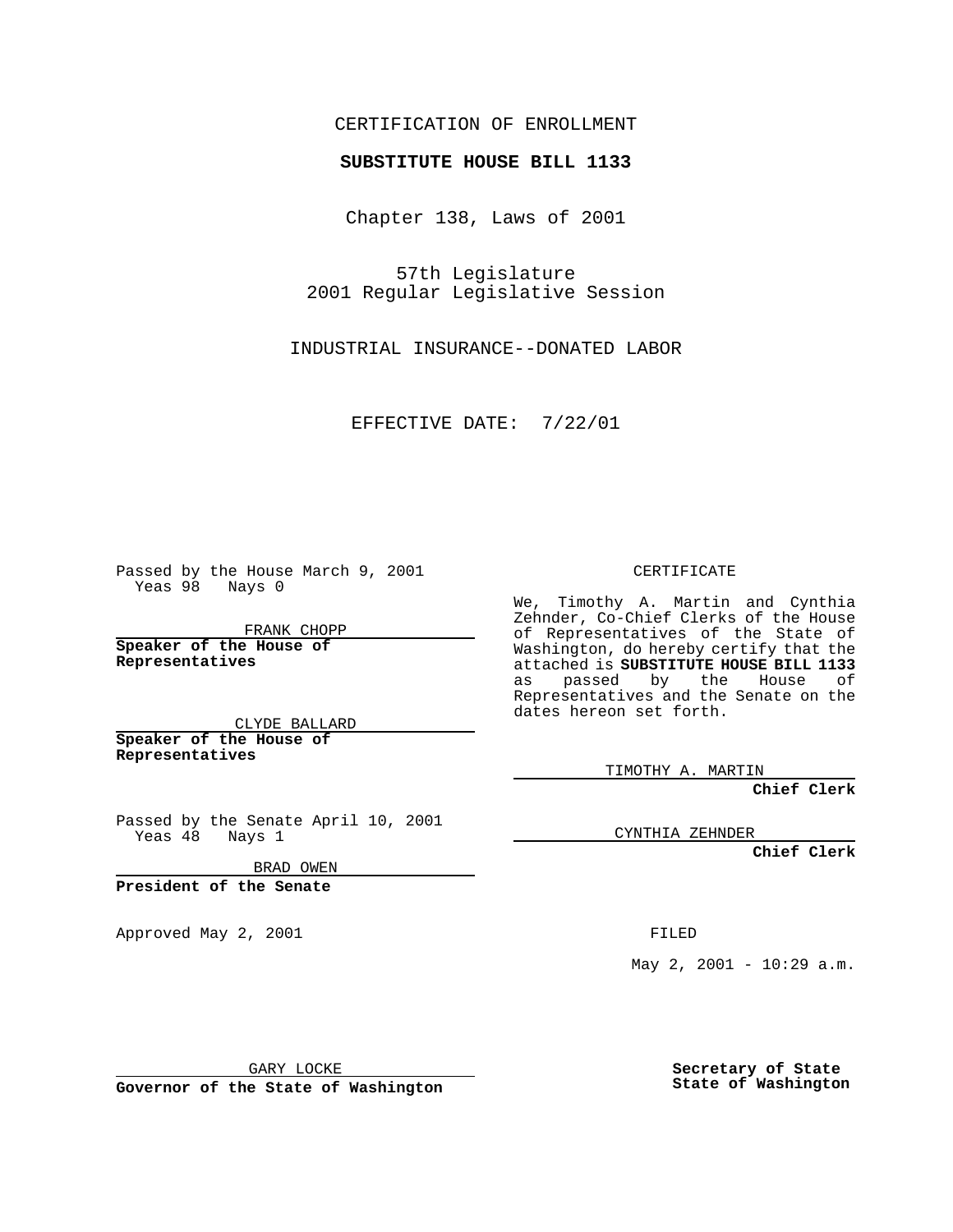## **SUBSTITUTE HOUSE BILL 1133** \_\_\_\_\_\_\_\_\_\_\_\_\_\_\_\_\_\_\_\_\_\_\_\_\_\_\_\_\_\_\_\_\_\_\_\_\_\_\_\_\_\_\_\_\_\_\_

Passed Legislature - 2001 Regular Session

## **State of Washington 57th Legislature 2001 Regular Session**

**By** House Committee on Commerce & Labor (originally sponsored by Representatives Carrell, Lantz, Lambert, Hurst, Casada, Morell, Kagi, Marine, Cox, Talcott, Tokuda, Fisher, Bush, Edwards, O'Brien, Darneille, Edmonds, Esser and Haigh)

Read first time . Referred to Committee on .

1 AN ACT Relating to limiting liability for donated labor on 2 community projects; amending RCW 51.12.050 and 51.12.035; and creating 3 a new section.

4 BE IT ENACTED BY THE LEGISLATURE OF THE STATE OF WASHINGTON:

 NEW SECTION. **Sec. 1.** The legislature finds that government and business partnerships on projects for community improvement can assist communities to preserve historic property and create opportunities for volunteer service. The legislature also recognizes that uncertainty about risks and obligations may deter employers who would otherwise be willing to donate materials and equipment to a community project. The purpose of this act is to encourage participation by establishing clear criteria for determining industrial insurance obligations with respect to donated labor on certain community projects.

14 **Sec. 2.** RCW 51.12.050 and 1977 ex.s. c 350 s 18 are each amended 15 to read as follows:

16 (1) Whenever ((the state, county, any municipal corporation, or 17 other taxing district shall)) a public entity engages in any work, or 18 let a contract therefor, in which workers are employed for wages, this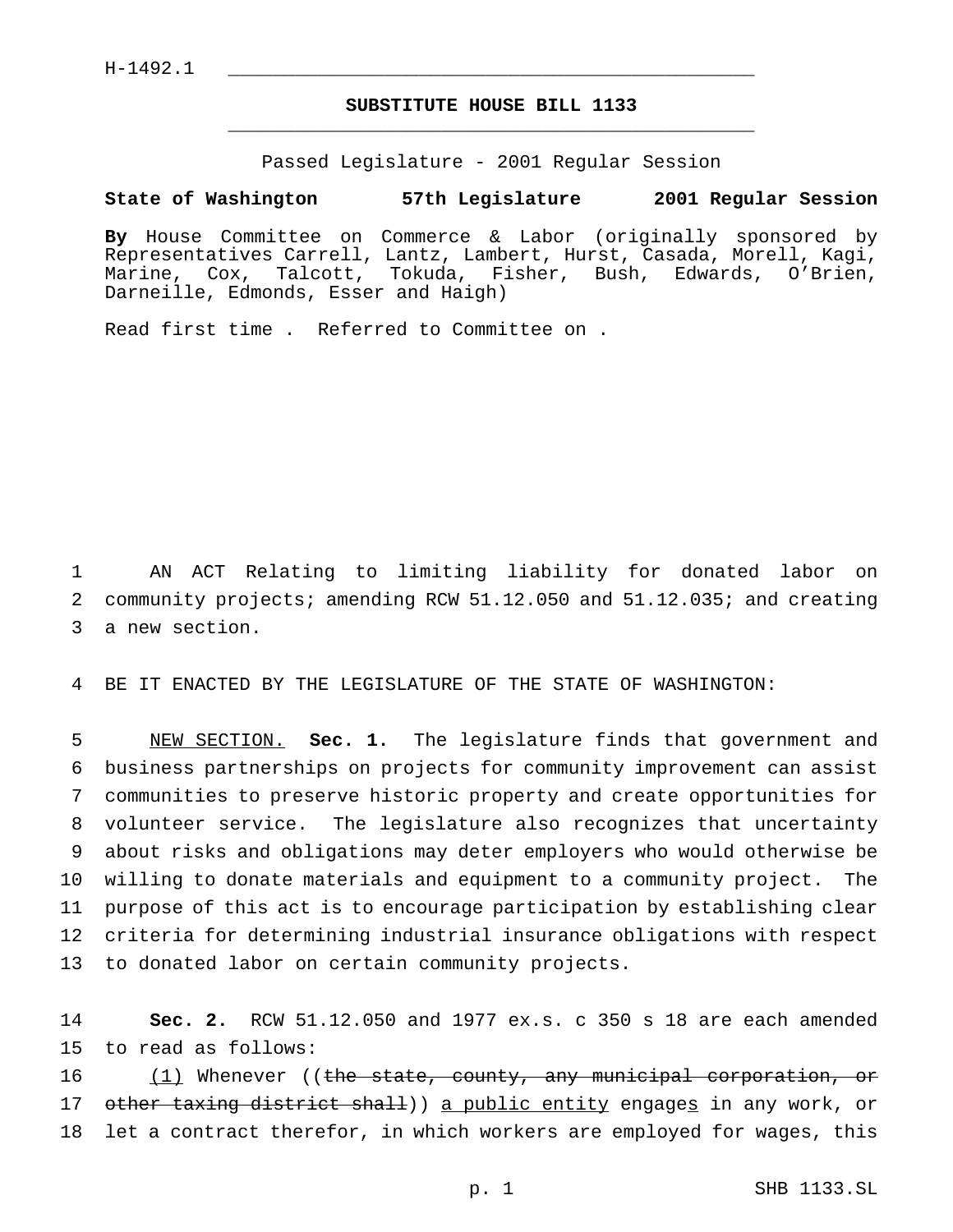title shall be applicable thereto. The employer's payments into the 2 accident fund shall be made from the treasury of the ((state, county, 3 municipality, or other taxing district)) public entity. If the work is being done by contract, the payroll of the contractor and the subcontractor shall be the basis of computation and, in the case of contract work consuming less than one year in performance, the required payment into the accident fund shall be based upon the total payroll. The contractor and any subcontractor shall be subject to the provisions of this title, and the state for its general fund, the county, municipal corporation, or other taxing district shall be entitled to collect from the contractor the full amount payable to the accident fund and the contractor, in turn, shall be entitled to collect from the subcontractor his or her proportionate amount of the payment.

 (2)(a) A public entity may seek partnerships with volunteer groups 15 and businesses to engage in community improvement projects to benefit 16 the public entity. In administering a project, the public entity must: (i) Provide prospective donors and participants written notice of 18 the risks and responsibilities to be assumed by the public entity and 19 the donors or participants. A volunteer donating labor on the project must, before beginning work, document in writing that he or she has received the notice and that he or she is donating labor as a result of 22 his or her own free choice; and

23 (ii) Pay premiums and assessments required under this title to 24 secure medical aid benefits under chapter 51.36 RCW for volunteers donating labor on the project.

 (b) A contractor or employer donating equipment or materials for use on a community improvement project shall not, for the purposes of this title, be considered the employer of an individual donating labor unless the contractor or employer pays the individual wages for working on the project or makes working on the project a condition of 31 employment. This subsection applies regardless of whether:

 (i) The contractor or employer informs the individual about the community improvement project or encourages the individual to donate 34 labor on the project;

 (ii) The individual uses equipment or materials on the project that 36 are donated by the contractor or the individual's employer; or

 (iii) The individual is granted maintenance or reimbursement for actual expenses necessarily incurred in performing labor for the project.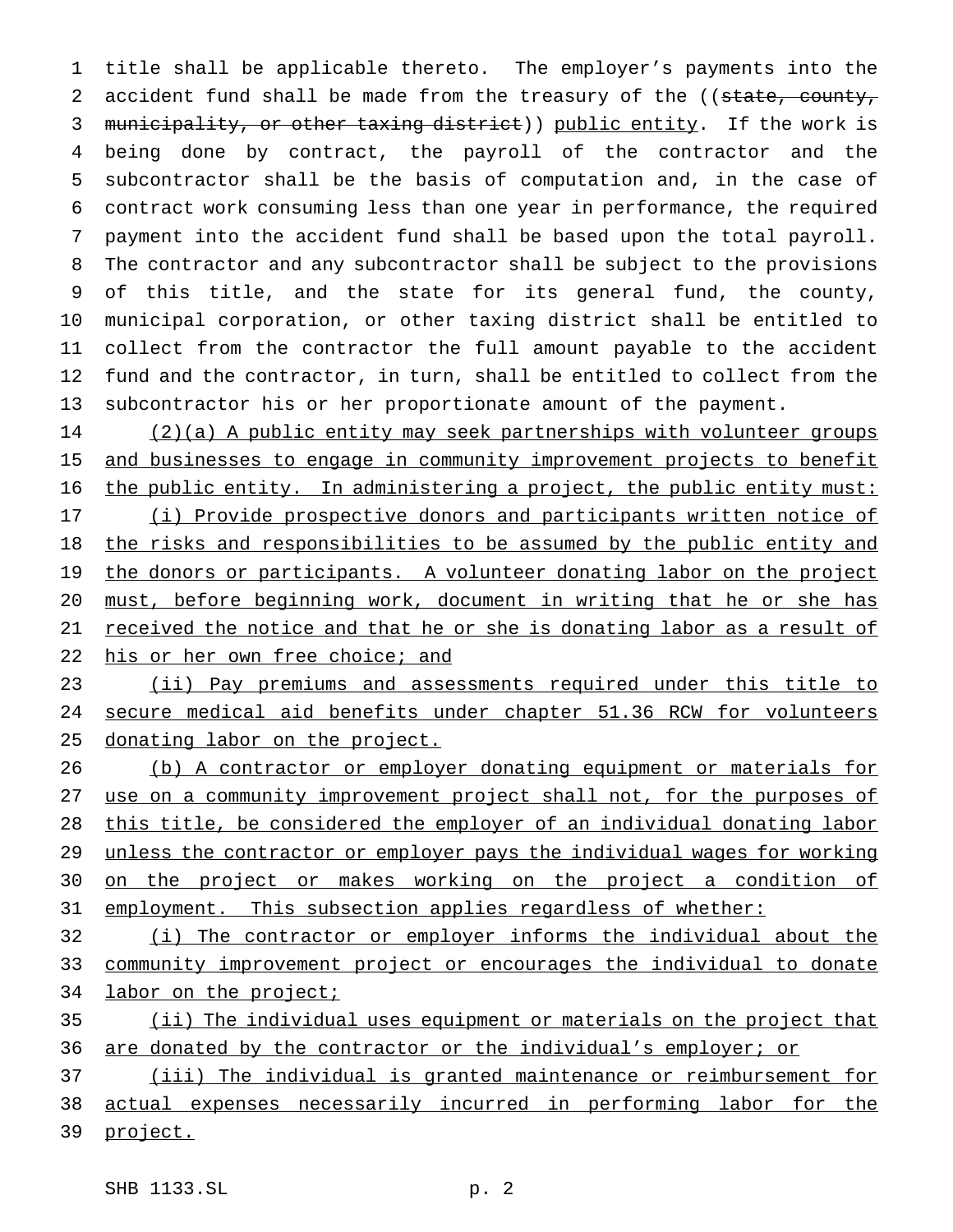(3) Whenever and so long as, by state law, city charter, or municipal ordinance, provision is made for employees or peace officers injured in the course of employment, such employees shall not be entitled to the benefits of this title and shall not be included in the payroll of the municipality under this title: PROVIDED, That whenever any state law, city charter, or municipal ordinance only provides for payment to the employee of the difference between his or her actual wages and that received under this title such employees shall be entitled to the benefits of this title and may be included in the payroll of the municipality.

11 (4) The definitions in this subsection apply throughout this 12 section, unless the context clearly requires otherwise.

 (a) "Community improvement project" means a project sponsored by a 14 public entity that uses donated labor, materials, or equipment and 15 includes, but is not limited to, projects to repair, restore, or preserve historic property.

 (b) "Historic property" means real property owned by a public 18 entity including, but not limited to, barns, schools, military 19 structures, and cemeteries.

 (c) "Public entity" means the state, county, any municipal corporation, or other taxing district.

 **Sec. 3.** RCW 51.12.035 and 1981 c 266 s 3 are each amended to read as follows:

 (1) Volunteers shall be deemed employees and/or workers, as the case may be, for all purposes relating to medical aid benefits under chapter 51.36 RCW.

 A "volunteer" shall mean a person who performs any assigned or authorized duties for the state or any agency thereof, except emergency services workers as described by chapter 38.52 RCW, brought about by one's own free choice, receives no wages, and is registered and accepted as a volunteer by the state or any agency thereof, prior to the occurrence of the injury or the contraction of an occupational disease, for the purpose of engaging in authorized volunteer service: PROVIDED, That such person shall be deemed to be a volunteer although he or she may be granted maintenance and reimbursement for actual expenses necessarily incurred in performing his or her assigned or authorized duties.